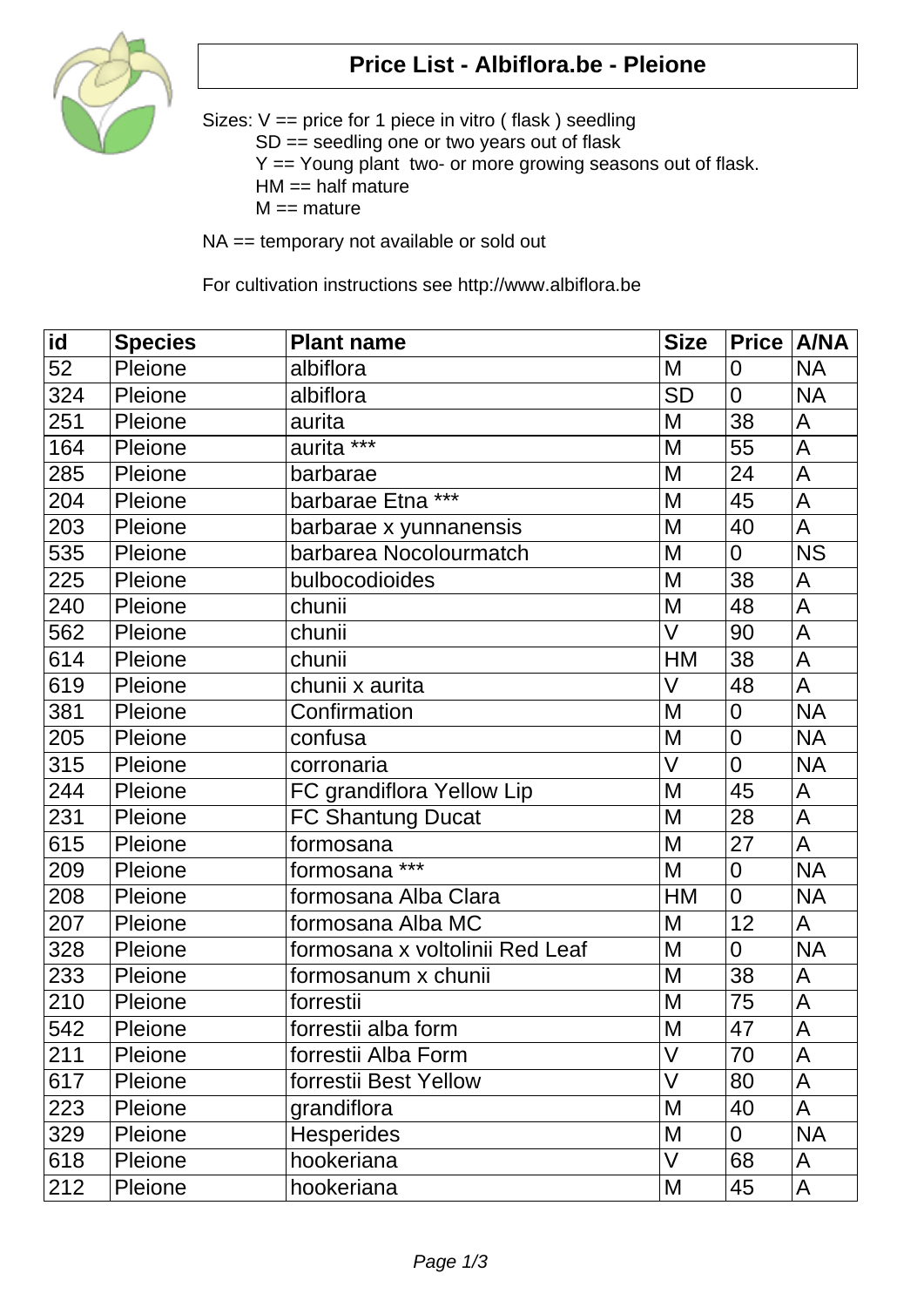

## **Price List - Albiflora.be - Pleione**

Sizes: V == price for 1 piece in vitro ( flask ) seedling SD == seedling one or two years out of flask Y == Young plant two- or more growing seasons out of flask.  $HM == half mature$  $M ==$  mature

NA == temporary not available or sold out

For cultivation instructions see http://www.albiflora.be

| 555 | Pleione | hui                                                      | M                 | 38             | A                      |
|-----|---------|----------------------------------------------------------|-------------------|----------------|------------------------|
| 287 | Pleione | hui ***                                                  | M                 | $\overline{0}$ | <b>NA</b>              |
| 214 | Pleione | humilis Orange-Red                                       | M                 | 44             | A                      |
| 326 | Pleione | humilis Purple                                           | M                 | 44             | A                      |
| 371 | Pleione | humilis x albiflora                                      | V                 | $\overline{0}$ | <b>NA</b>              |
| 563 | Pleione | humilis x albiflora                                      | M                 | 44             | $\mathsf{A}$           |
| 303 | Pleione | lagenaria                                                | M                 | $\mathbf 0$    | <b>NA</b>              |
| 217 | Pleione | limprichtii Classic                                      | M                 | 8              | A                      |
| 215 | Pleione | limprichtii Early Lavender                               | M                 | 28             | $\overline{A}$         |
| 216 | Pleione | limprichtii Touareg                                      | M                 | $\overline{0}$ | $\overline{\text{NS}}$ |
| 218 | Pleione | limprichtii x albiflora                                  | M                 | 25             | A                      |
| 201 | Pleione | limprichtii x chunii                                     | M                 | 33             | $\mathsf{A}$           |
| 226 | Pleione | limprichtii x voltolinii                                 | M                 | $\overline{0}$ | <b>NA</b>              |
| 222 | Pleione | maculata                                                 | V                 | 66             | A                      |
| 221 | Pleione | pleionoides                                              | M                 | 25             | $\overline{A}$         |
| 202 | Pleione | pleionoides var.Laxiflora                                | M                 | 40             | A                      |
| 302 | Pleione | praecox                                                  | M                 | $\overline{0}$ | <b>NA</b>              |
| 242 | Pleione | saxicola                                                 | M                 | 58             | A                      |
| 228 | Pleione | scopulorum                                               | M                 | 48             | A                      |
| 350 | Pleione | scopulorum kaatiae King Louis                            | M                 | 65             | A                      |
| 342 | Pleione | scopulorum Kiri                                          | M                 | $\overline{0}$ | <b>NA</b>              |
| 230 | Pleione | scopulorum Selene                                        | M                 | 175            | A                      |
| 475 | Pleione | scopulorum Selene x Kiri                                 | $\overline{\vee}$ | $\overline{0}$ | <b>NA</b>              |
| 372 | Pleione | scopulorum Spots                                         | M                 | 53             | A                      |
| 249 | Pleione | speciosa                                                 | M                 | 28             | A                      |
| 341 | Pleione | speciosa Ice                                             | M                 | $\mathbf 0$    | <b>NA</b>              |
| 238 | Pleione | speciosa Red Leaf                                        | M                 | 48             | A                      |
| 234 | Pleione | speciosa Red Leaf x forrestii                            | M                 | 0              | <b>NA</b>              |
| 235 | Pleione | speciosa Red Leaf x forrestil Sanguinello <sup>***</sup> |                   | 49             | A                      |
| 237 | Pleione | taliensis                                                | Μ                 | 35             | A                      |
| 224 | Pleione | voltolinii                                               | M                 | 32             | A                      |
| 239 | Pleione | voltolinii x forrestii                                   | M                 | 38             | A                      |
| 245 | Pleione | voltolinii x forrestii ***                               | M                 | 42             | A                      |